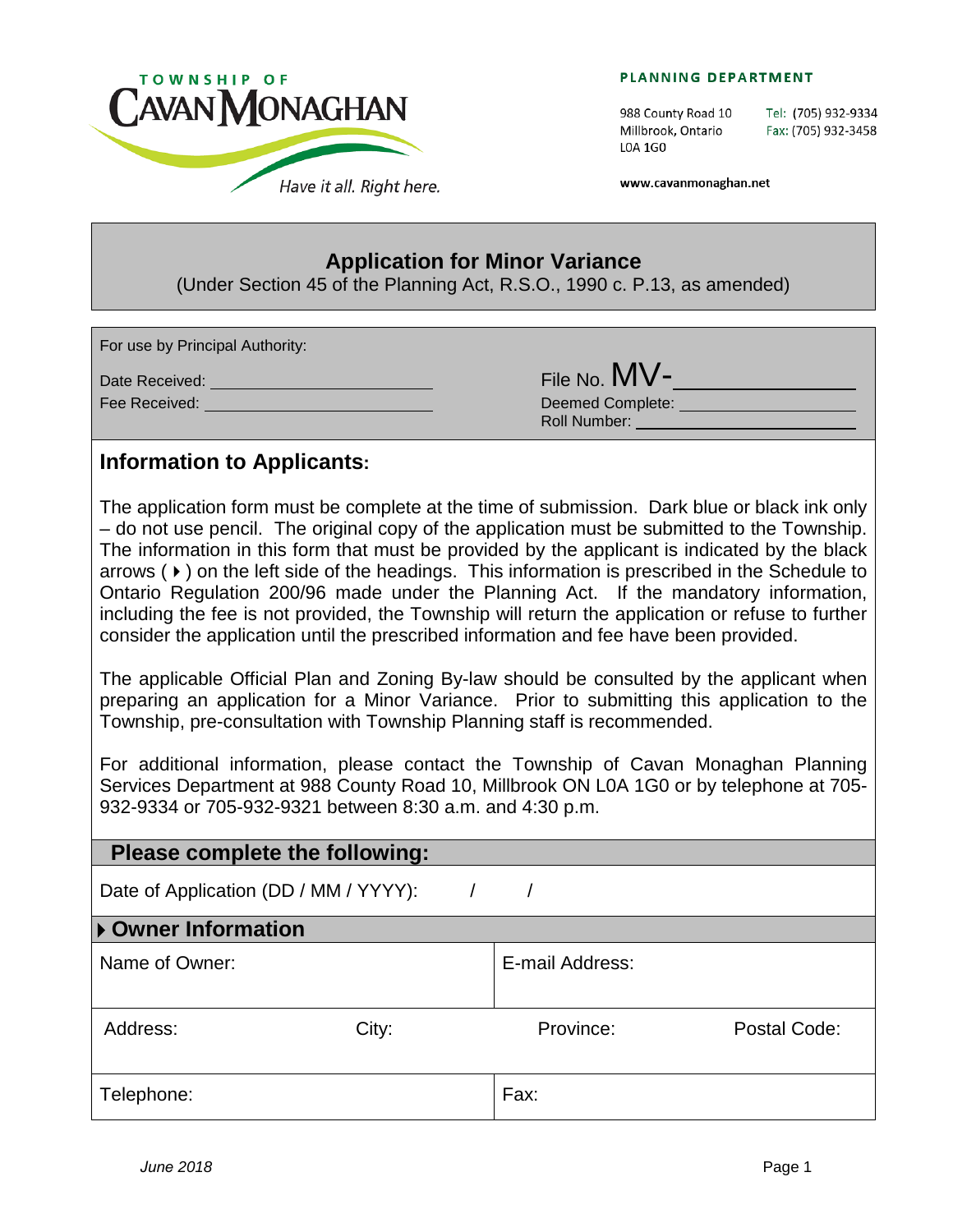| ▶ Applicant/Agent Information (if different from the Owner) |                                                                     |                                                                                              |              |  |
|-------------------------------------------------------------|---------------------------------------------------------------------|----------------------------------------------------------------------------------------------|--------------|--|
| Name:                                                       |                                                                     | E-mail Address:                                                                              |              |  |
| Address:                                                    | City:                                                               | Province:                                                                                    | Postal Code: |  |
| Telephone:                                                  |                                                                     | Fax:                                                                                         |              |  |
| Owner                                                       | Please Check to whom all communication should be sent:<br>Applicant | Agent                                                                                        |              |  |
|                                                             | ▶ Official Plan and Zoning Information                              |                                                                                              |              |  |
|                                                             |                                                                     | (a) The present Official Plan Designation of the subject land?                               |              |  |
|                                                             |                                                                     | (b) Please provide a brief explanation of how the application conforms to the Official Plan: |              |  |
|                                                             |                                                                     |                                                                                              |              |  |
|                                                             |                                                                     | (d) The nature and extent of the relief from the zoning by-law being requested?              |              |  |
|                                                             |                                                                     |                                                                                              |              |  |
|                                                             |                                                                     |                                                                                              |              |  |
| (e)<br>law?                                                 |                                                                     | The reason why the proposed use cannot comply with the provisions of the zoning by-          |              |  |
|                                                             |                                                                     |                                                                                              |              |  |
|                                                             |                                                                     |                                                                                              |              |  |
|                                                             |                                                                     |                                                                                              |              |  |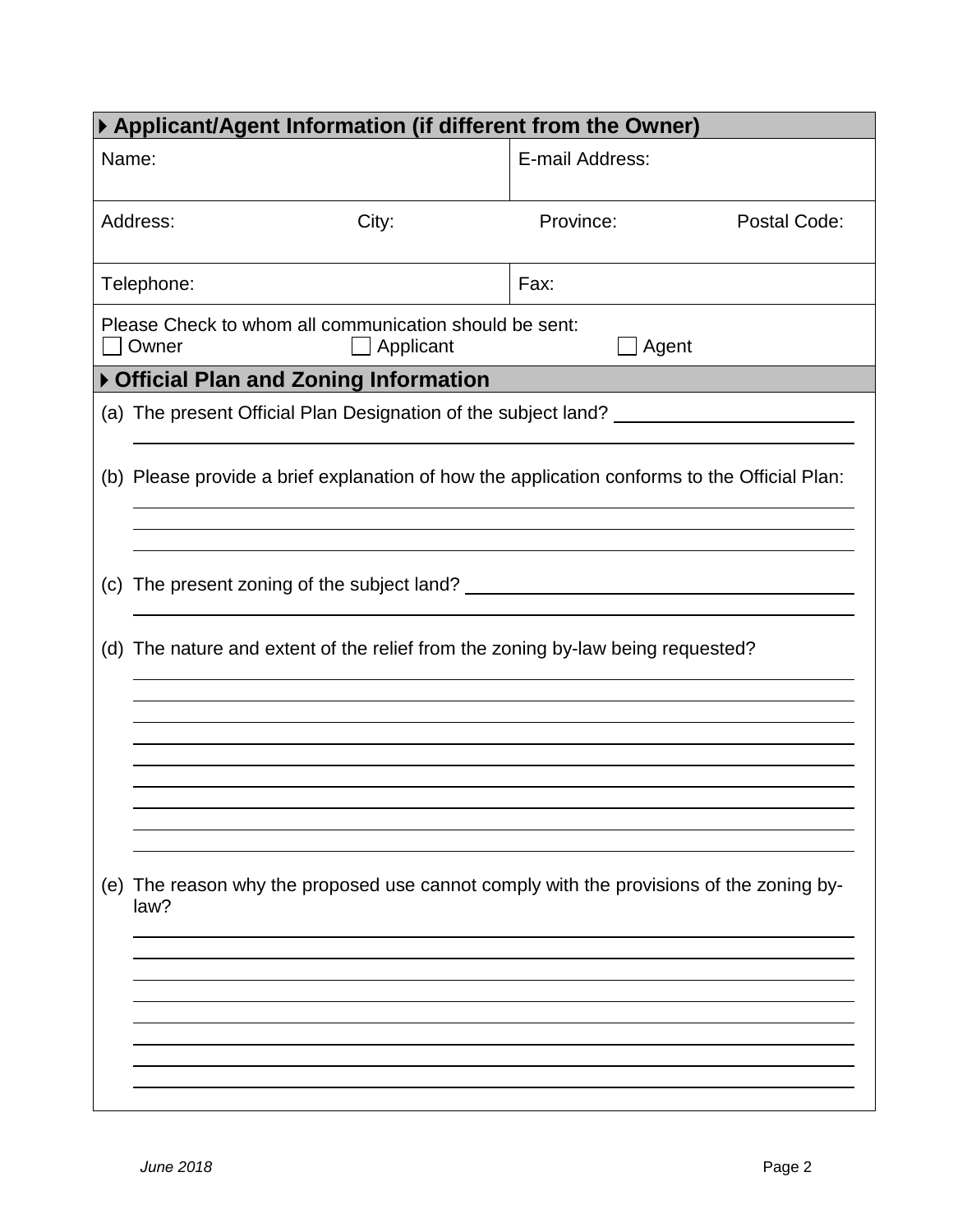| Description of Subject Land |                                                                                                                                  |    |                                                                                                                                  |  |
|-----------------------------|----------------------------------------------------------------------------------------------------------------------------------|----|----------------------------------------------------------------------------------------------------------------------------------|--|
| Ward:                       |                                                                                                                                  |    |                                                                                                                                  |  |
|                             | Concession:<br>Lot:                                                                                                              |    |                                                                                                                                  |  |
|                             | Registered Plan No. (if applicable):                                                                                             |    |                                                                                                                                  |  |
| Parts:                      |                                                                                                                                  |    |                                                                                                                                  |  |
|                             | Name of Street:                                                                                                                  |    | Street No.:                                                                                                                      |  |
|                             | Assessment Roll No.: 1509-                                                                                                       |    |                                                                                                                                  |  |
|                             | Date the subject land was acquired by the current owner (if known):                                                              |    |                                                                                                                                  |  |
|                             | Frontage:                                                                                                                        |    |                                                                                                                                  |  |
|                             | Depth:                                                                                                                           |    |                                                                                                                                  |  |
| Area:                       |                                                                                                                                  |    |                                                                                                                                  |  |
|                             | Existing Uses (please provide details for each lot affected)                                                                     |    |                                                                                                                                  |  |
|                             | (a) Existing Uses:                                                                                                               |    |                                                                                                                                  |  |
|                             | (b) Length of time the existing uses of the subject land have continued:                                                         |    |                                                                                                                                  |  |
|                             | (c) Are there any buildings or structures existing on the subject land?                                                          |    |                                                                                                                                  |  |
|                             | $\boxtimes$ Yes<br><b>No</b>                                                                                                     |    |                                                                                                                                  |  |
|                             | (d) If the answer to the above is 'Yes', please complete the following for each building or<br>structure:                        |    |                                                                                                                                  |  |
| А:                          | Type of building/structure:                                                                                                      | B: | Type of building/structure:                                                                                                      |  |
|                             | Date of construction (if known):                                                                                                 |    | Date of construction (if known):                                                                                                 |  |
|                             | Setbacks:<br>Front lot line: ____________________<br>Rear lot line: ___________________<br>Side lot lines: _____________________ |    | Setbacks:<br>Front lot line: ____________________<br>Rear lot line: ___________________<br>Side lot lines: _____________________ |  |
|                             | Height of building/structure:<br>Building/structure dimensions: _____<br>Building/structure floor area:                          |    | Height of building/structure:<br>Building/structure dimensions: _____<br>Building/structure floor area:                          |  |
| C:                          | Please attach a separate sheet for<br>additional structures                                                                      | D: | Please attach a separate sheet for<br>additional structures                                                                      |  |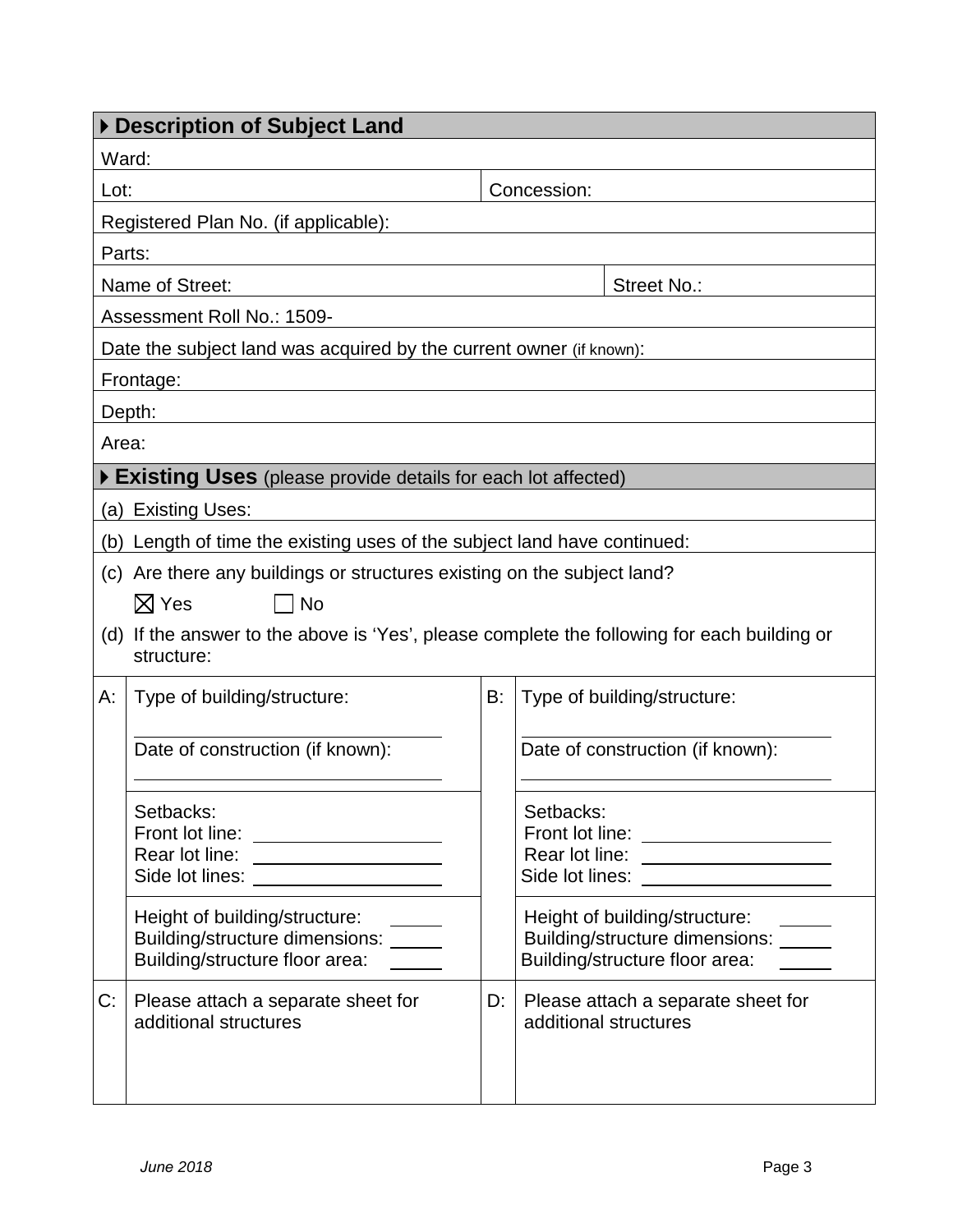| ▶ Proposed Uses (please provide details for each lot affected) |                                                                                                                                                                                                                           |    |                                                                                                         |  |
|----------------------------------------------------------------|---------------------------------------------------------------------------------------------------------------------------------------------------------------------------------------------------------------------------|----|---------------------------------------------------------------------------------------------------------|--|
|                                                                | (a) Proposed Use:                                                                                                                                                                                                         |    |                                                                                                         |  |
|                                                                | (b) Are buildings or structures proposed for the subject land?                                                                                                                                                            |    |                                                                                                         |  |
|                                                                | $\boxtimes$ Yes<br>∣ ∣No<br>(c) If the answer to the above is 'Yes', please complete the following for each building or<br>structure proposed:                                                                            |    |                                                                                                         |  |
| А:                                                             | Type of building/structure:                                                                                                                                                                                               | B: | Type of building/structure:                                                                             |  |
|                                                                | Setbacks:<br>Rear lot line:<br><u> 1989 - Johann Barbara, martin a</u><br>Side lot lines: _____________________                                                                                                           |    | Setbacks:<br>Rear lot line: __________________<br>Side lot lines: _____________________                 |  |
|                                                                | Height of building/structure:<br>Building/structure dimensions: _____<br>Building/structure floor area:                                                                                                                   |    | Height of building/structure:<br>Building/structure dimensions: _____<br>Building/structure floor area: |  |
| C:                                                             | Please attach a separate sheet for<br>additional structures                                                                                                                                                               | D: | Please attach a separate sheet for<br>additional structures                                             |  |
|                                                                | ▶ Services                                                                                                                                                                                                                |    |                                                                                                         |  |
|                                                                | (a) Access is provided to the subject land by:<br>Provincial Highway<br><b>County Road</b><br><b>Municipal Road</b><br>Right-of-Way<br><b>Unopened Road Allowance</b><br>Other (please specify):                          |    |                                                                                                         |  |
|                                                                | (b) Water supply is provided to the subject land by:<br>Municipal owned/operated piped water system<br>Privately owned/operated individual well<br>Privately owned/operated communal well<br>Other (please specify):      |    |                                                                                                         |  |
|                                                                | Sewage disposal is provided to the subject land by:<br>(C)<br>Municipal owned/operated piped sewer system<br>Private individual septic tank<br>Privately owned/operated communal sewage system<br>Other (please specify): |    |                                                                                                         |  |
|                                                                | (d) Storm drainage is provided to the subject land by:<br><b>Sewers</b><br><b>Ditches</b><br><b>Swales</b><br>Other (please specify):                                                                                     |    |                                                                                                         |  |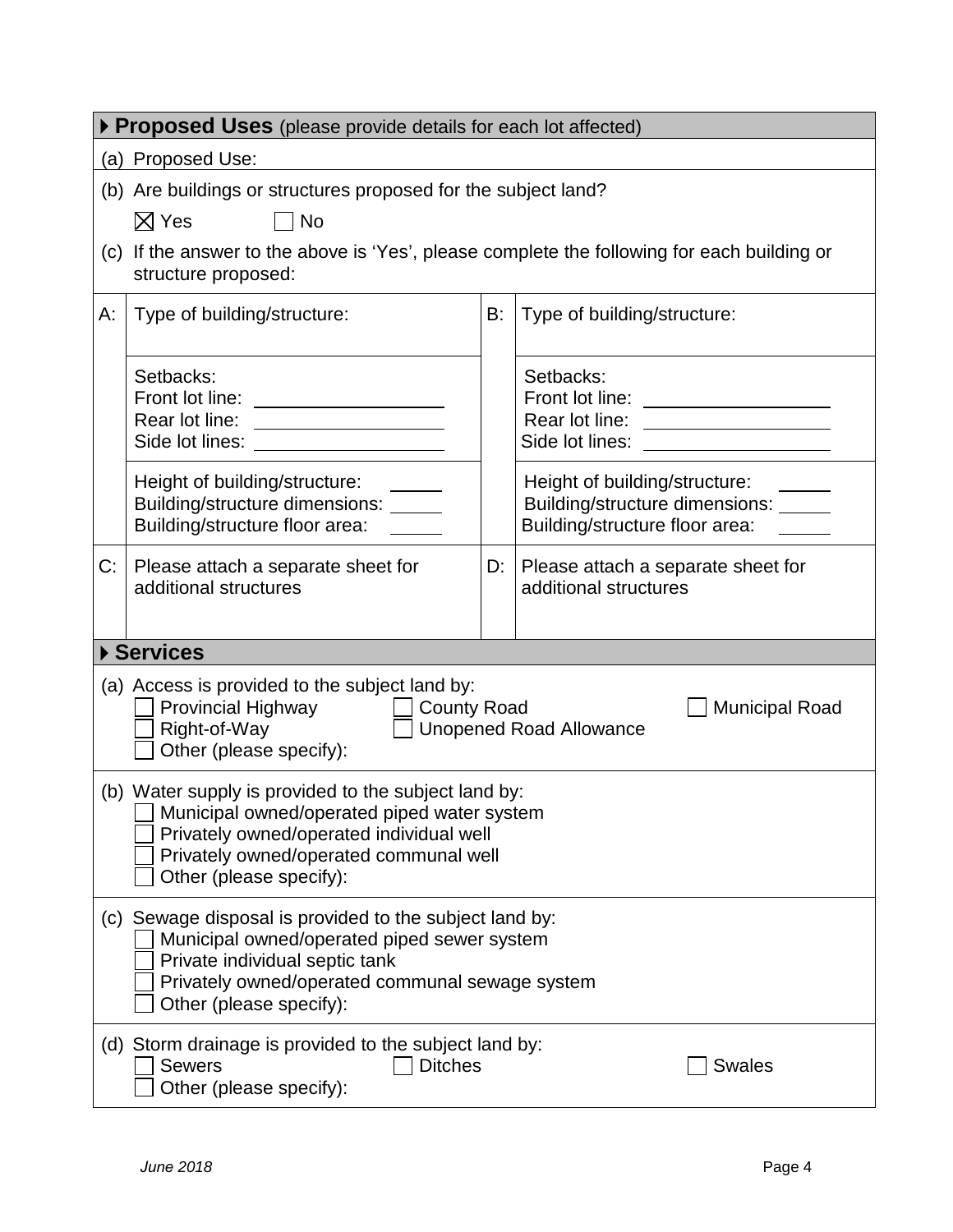| ▶ Previous Applications                             |    |                                                                                                |  |
|-----------------------------------------------------|----|------------------------------------------------------------------------------------------------|--|
| or consent under the Planning Act?                  |    | (a) Has the land ever been the subject of an application for approval of a plan of subdivision |  |
| Yes                                                 | No | $\boxtimes$ Unknown                                                                            |  |
| (b) If Yes, please provide the File No. and Status? |    |                                                                                                |  |
|                                                     |    |                                                                                                |  |
| Unknown                                             |    |                                                                                                |  |

# **Provincial Policy Statements and Plan(s)**

|                           |    | (a) Is the subject property or a portion of the subject property within a designated Vulnerable<br>Area around the source of a municipal residential drinking water supply and subject to<br>policy(s) in the Trent Source Protection Plan, developed under the Clean Water Act? |
|---------------------------|----|----------------------------------------------------------------------------------------------------------------------------------------------------------------------------------------------------------------------------------------------------------------------------------|
| Yes                       | No | Unknown                                                                                                                                                                                                                                                                          |
| this Notice.              |    | If yes, please indicate if a Section 59 Notice is attached or explanation for not including                                                                                                                                                                                      |
| l Yes                     | No |                                                                                                                                                                                                                                                                                  |
| Explain:                  |    |                                                                                                                                                                                                                                                                                  |
|                           |    |                                                                                                                                                                                                                                                                                  |
|                           |    |                                                                                                                                                                                                                                                                                  |
|                           |    |                                                                                                                                                                                                                                                                                  |
| <b>Superior Propane)?</b> |    | (b) Is the subject property or a portion of the subject property within any part of the hazard<br>distance for a propane operation (i.e. Golden Eagle Development Ltd., Kelly's Propane,                                                                                         |
| Yes                       | No | Unknown                                                                                                                                                                                                                                                                          |
|                           |    |                                                                                                                                                                                                                                                                                  |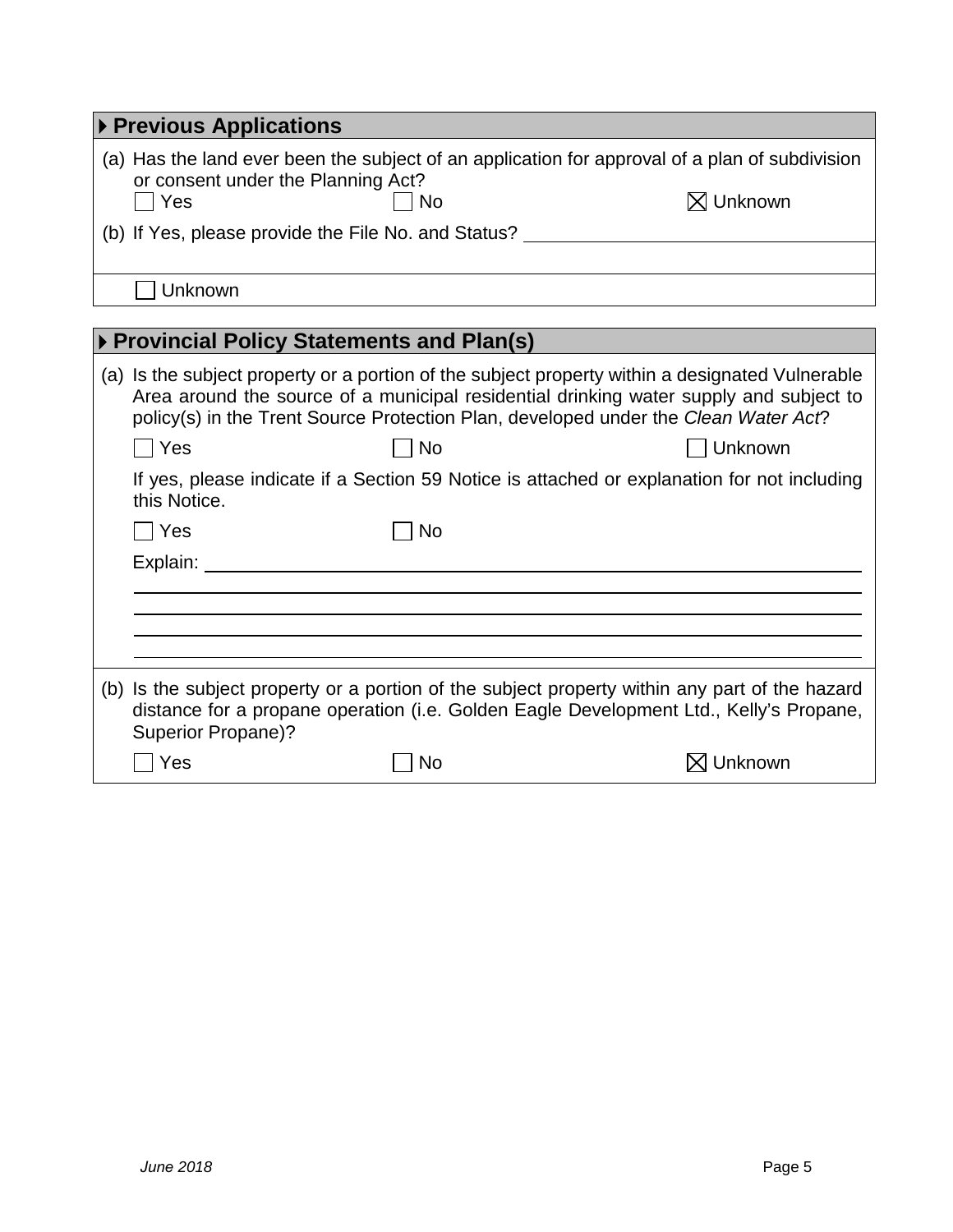## **Declaration of Owner**

#### **Notice of Collection**

Personal information contained in this form and schedules collected will be used in the administration of the application and information contained herein may be available to the public in accordance with the provisions of the Municipal Freedom of Information and Protection of Privacy Act (MFIPPA). Questions regarding this collection and its release under the Act should be directed to the Township of Cavan Monaghan, Attention: Clerk, 988 County Road 10, Millbrook, Ontario L0A 1G0, telephone 705-932-9326 during business hours.

#### **Consent of the Owner to the use and Disclosure of Information and Supporting Documentation**

| , am the owner of the land that is the subject of this application and                                     |
|------------------------------------------------------------------------------------------------------------|
| I understand the information and any reports/studies and supporting documentation submitted in support     |
| of this application may be disclosed to the public in accordance with the Municipal Freedom of Information |
| and Protection of Privacy Act (MFIPPA).                                                                    |

| Authorization by Owner                                                                                                                                                                                                                   |                                                                                                                                                                                                                                      |  |  |  |
|------------------------------------------------------------------------------------------------------------------------------------------------------------------------------------------------------------------------------------------|--------------------------------------------------------------------------------------------------------------------------------------------------------------------------------------------------------------------------------------|--|--|--|
|                                                                                                                                                                                                                                          | the undersigned, being the owner of the subject land,                                                                                                                                                                                |  |  |  |
| (Owner)                                                                                                                                                                                                                                  |                                                                                                                                                                                                                                      |  |  |  |
|                                                                                                                                                                                                                                          |                                                                                                                                                                                                                                      |  |  |  |
| application.                                                                                                                                                                                                                             |                                                                                                                                                                                                                                      |  |  |  |
|                                                                                                                                                                                                                                          |                                                                                                                                                                                                                                      |  |  |  |
| (Signature of Owner)                                                                                                                                                                                                                     | (Signature of Witness)                                                                                                                                                                                                               |  |  |  |
| Date: <u>Date:</u> 2004                                                                                                                                                                                                                  | Date: <u>2000 - 2000 - 2000 - 2000 - 2000 - 2000 - 2000 - 2000 - 2000 - 2000 - 2000 - 2000 - 2000 - 2000 - 2000 - 2000 - 2000 - 2000 - 2000 - 2000 - 2000 - 2000 - 2000 - 2000 - 2000 - 2000 - 2000 - 2000 - 2000 - 2000 - 2000 </u> |  |  |  |
| Declaration by Owner or Applicant                                                                                                                                                                                                        |                                                                                                                                                                                                                                      |  |  |  |
|                                                                                                                                                                                                                                          |                                                                                                                                                                                                                                      |  |  |  |
|                                                                                                                                                                                                                                          |                                                                                                                                                                                                                                      |  |  |  |
|                                                                                                                                                                                                                                          |                                                                                                                                                                                                                                      |  |  |  |
| All the statements contained in this application and provided by me are true and I make this solemn<br>declaration conscientiously believing it to be true and knowing that it is of the same force and effect as<br>if made under oath. |                                                                                                                                                                                                                                      |  |  |  |
| (Signature of Owner or Applicant)                                                                                                                                                                                                        | (Date)                                                                                                                                                                                                                               |  |  |  |
| ▶ Commissioner                                                                                                                                                                                                                           |                                                                                                                                                                                                                                      |  |  |  |
|                                                                                                                                                                                                                                          |                                                                                                                                                                                                                                      |  |  |  |
|                                                                                                                                                                                                                                          |                                                                                                                                                                                                                                      |  |  |  |
| (Signature of Commissioner, etc.)                                                                                                                                                                                                        |                                                                                                                                                                                                                                      |  |  |  |